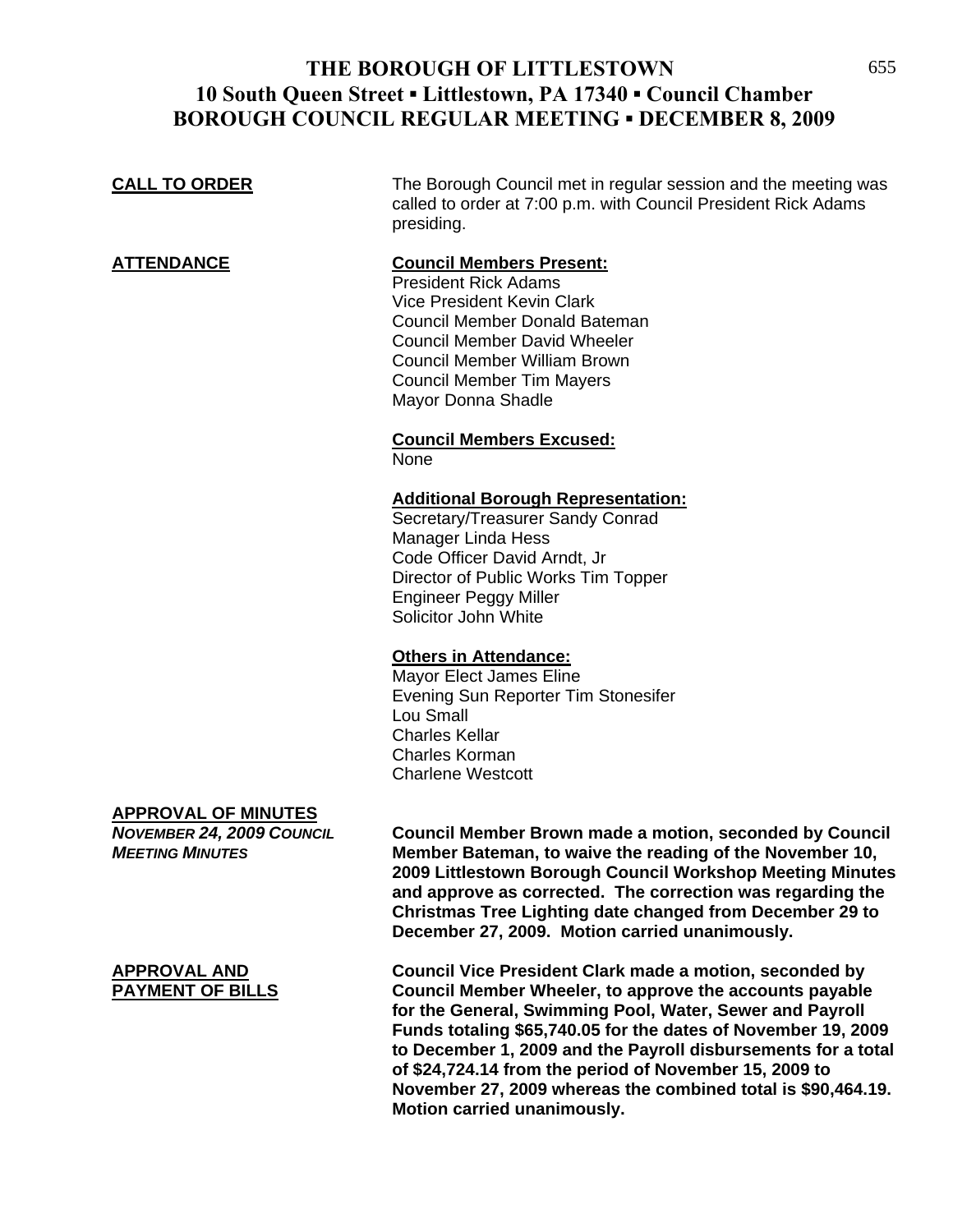## **THE BOROUGH OF LITTLESTOWN** 656 **10 South Queen Street ▪ Littlestown, PA 17340 ▪ Council Chamber BOROUGH COUNCIL REGULAR MEETING ▪ DECEMBER 8, 2009**

| <b>APPROVAL OF FINANCIAL</b><br><b>REPORT</b>                                                                                                                                                                                                                               | <b>Council Vice President Clark made a motion, seconded by</b><br>Council Member Wheeler, to approve the financial report for<br>December 8, 2009. Motion carried unanimously.                                                                                                                                                                                                             |
|-----------------------------------------------------------------------------------------------------------------------------------------------------------------------------------------------------------------------------------------------------------------------------|--------------------------------------------------------------------------------------------------------------------------------------------------------------------------------------------------------------------------------------------------------------------------------------------------------------------------------------------------------------------------------------------|
| <b>APPROVAL OF RESERVE</b><br><b>SAVINGS REPORT</b>                                                                                                                                                                                                                         | <b>Council Vice President Clark made a motion, seconded by</b><br><b>Council Member Wheeler, to approve the Capital Reserve</b><br>Savings Accounts report for December 8, 2009. Motion<br>carried unanimously.                                                                                                                                                                            |
| <b>UNFINISHED BUSINESS</b>                                                                                                                                                                                                                                                  |                                                                                                                                                                                                                                                                                                                                                                                            |
| <b>2010 BUDGET</b>                                                                                                                                                                                                                                                          |                                                                                                                                                                                                                                                                                                                                                                                            |
| <b>2010 BUDGET RESOLUTION</b>                                                                                                                                                                                                                                               | Council Member Mayers made a motion, seconded by Council<br>Member Wheeler, to approve the Resolution adopting the<br>Borough of Littlestown's 2010 Budget. Council Vice President<br>Clark motioned to table the motion on the floor until later in<br>unfinished business.                                                                                                               |
| <b>ORDINANCE AMENDING CHAPTER</b><br>70, ARTICLE V, SECTION 70-15<br><b>RELATING TO WATER RATES AND</b><br><b>CHARGES</b>                                                                                                                                                   | <b>Council Vice President Clark made a motion, seconded by</b><br>Council Member Brown, to approve the Ordinance amending<br>Chapter 70, Article V, Section 70-15, Annual Rent or Charges.<br>Motion carried unanimously.                                                                                                                                                                  |
| <b>ORDINANCE AMENDING CHAPTER</b><br>53, SECTION 53-3 (A) AND (B)<br><b>RELATING TO SEWER RATES</b><br><b>AND CHARGES</b>                                                                                                                                                   | <b>Council Vice President Clark made a motion, seconded by</b><br>Bateman, to approve the Ordinance<br><b>Council</b><br><b>Member</b><br>amending Chapter 53, Section 53-3 (A) and (B), Computation<br>of Sewer Rentals and Charges. Motion carried unanimously.                                                                                                                          |
| <b>ORDINANCE ESTABLISHING AND</b><br><b>LEVYING THE TAXES UPON REAL</b><br>PROPERTY, PERSONS, EARNED<br><b>INCOME AND PROFITS, LOCAL</b><br><b>SERVICES AND THE TRANSFER</b><br>OF REAL PROPERTY WITHIN THE<br><b>BOROUGH OF LITTLESTOWN FOR</b><br><b>FISCAL YEAR 2010</b> | <b>Council Vice President Clark made a motion, seconded by</b><br>Council Member Bateman, to approve the Ordinance Estab-<br>lishing and Levying the taxes upon Real Property, Persons,<br>Earned Income and Profits, Local Services and Transfer of<br>Real Property within the Borough of Littlestown for 2010.<br>Motion carried unanimously.                                           |
| <b>2010 BUDGET RESOLUTION</b>                                                                                                                                                                                                                                               | Council Vice President Clark moved to take from the table the<br>motion pertaining to the Resolution adopting the 2010<br>Borough of Littlestown Budget, and was duly seconded and<br>approved. Council Member Mayers made a motion, seconded<br>by Council Member Wheeler, to approve the Resolution<br>adopting the Borough of Littlestown's 2010 Budget. Motion<br>carried unanimously. |
| <b>ADVERTISE POWER GENERATION</b><br><b>AND PROFESSIONAL OFFICES</b><br><b>ORDINANCE</b>                                                                                                                                                                                    | <b>Council Vice President Clark made a motion, seconded by</b><br><b>Council Member Brown, to advertise an Ordinance Amending</b><br>and Supplementing the Littlestown Borough Zoning<br>Motion carried unanimously.<br>Ordinance.                                                                                                                                                         |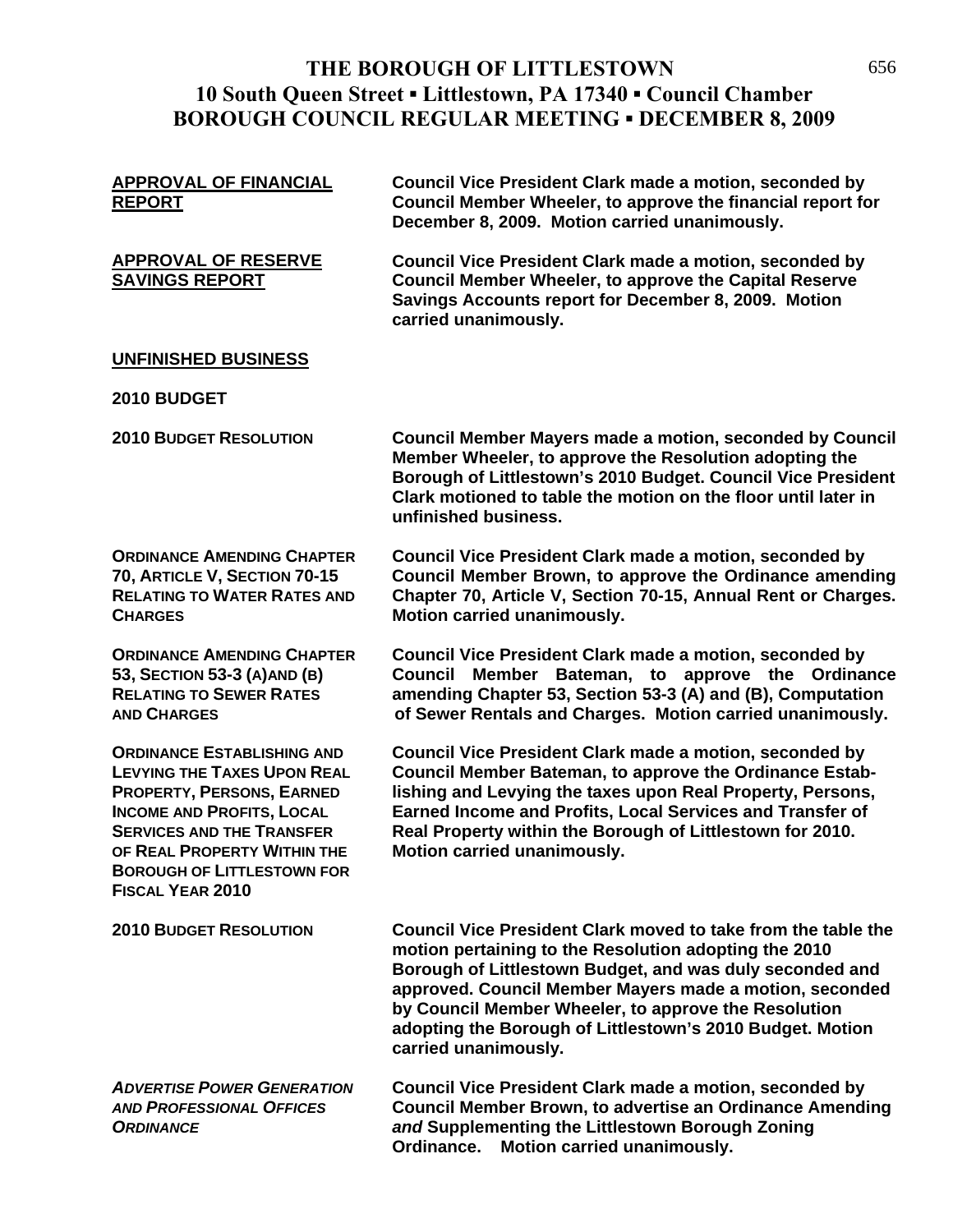## THE BOROUGH OF LITTLESTOWN 657 **10 South Queen Street ▪ Littlestown, PA 17340 ▪ Council Chamber BOROUGH COUNCIL REGULAR MEETING ▪ DECEMBER 8, 2009**

| <b>2010 PENSION PLAN</b>                                         | <b>Council Vice President Clark made a motion, seconded by</b><br>Council Member Bateman, to approve the Resolution of the<br>Borough of Littlestown, Adams County, Pennsylvania,<br>eliminating employee contributions to the Police Pension<br>Plan for 2010. Motion carried unanimously.                                                                                                                                                                                                                                                                                                                                                                                       |
|------------------------------------------------------------------|-----------------------------------------------------------------------------------------------------------------------------------------------------------------------------------------------------------------------------------------------------------------------------------------------------------------------------------------------------------------------------------------------------------------------------------------------------------------------------------------------------------------------------------------------------------------------------------------------------------------------------------------------------------------------------------|
| <b>REVISED 2010 MMO FOR</b><br><b>NON-UNIFORMED PENSION PLAN</b> | <b>Council Vice President Clark made a motion, seconded by</b><br>Council Member Mayers, to approve the revised 2010<br>financial requirement and minimum municipal obligation<br>budget as noted from Thomas J. Anderson and Associates,<br>Inc., September 21, 2009. Motion carried unanimously.                                                                                                                                                                                                                                                                                                                                                                                |
| <b>CIVIL WAR TRAILS MARKER</b>                                   | Council Vice President Clark made a motion, seconded by<br>Council Member Brown, to approve the placement of the Civil<br>War Trails Marker in front of the Historical/Chamber offices.<br>This was a non-agenda item. Council President Adams asked<br>for public comments. Vote 6-0 in favor of the motion.                                                                                                                                                                                                                                                                                                                                                                     |
| <b>NEW BUSINESS</b>                                              |                                                                                                                                                                                                                                                                                                                                                                                                                                                                                                                                                                                                                                                                                   |
| <b>COMMITTEE AND BOARD</b><br><b>APPOINTMENTS</b>                | <b>Council Vice President Clark made a motion, seconded by</b><br><b>Council Member Brown, to approve the following</b><br>appointments: Littlestown Zoning Hearing Board with terms<br>expiring on 01/01/2013: Carol Small, Donald O'Brien, and<br>Karen Louey; Littlestown Planning Commission with terms<br>expiring on 01/01/2013: Richard Selby and Kevin Clark; Civil<br>Service Commission with term expiring on 12/31/2012: Glenn<br>E. Unger; Littlestown Borough Authority with term expiring<br>on 07/01/2012: Marilyn Zanger; and Industrial Development<br>Authority with terms expiring on 05/28/2014: Bruce Stair and<br>Scott Zanger. Motion carried unanimously. |
| <b>2010 MEETING DATES AND</b><br><b>ADVERTISING NOTICE</b>       | Council Vice President Clark made a motion, seconded by<br>Council Member Brown, to approve the 2010 meeting dates<br>and advertise the notice.                                                                                                                                                                                                                                                                                                                                                                                                                                                                                                                                   |
| <b>ADJOURN</b>                                                   | Council Vice President Clark made a motion, seconded by<br><b>Council Member Mayers, to go into Executive Session</b><br>pursuant to Title 65 of the Pennsylvania Consolidated<br>Statutes 708, Executive Sessions, Paragraph (a), (1) for the<br>purpose of discussions of personnel matters of the Borough<br>of Littlestown. Motion carried unanimously with adjournment<br>at 7:25 pm.                                                                                                                                                                                                                                                                                        |